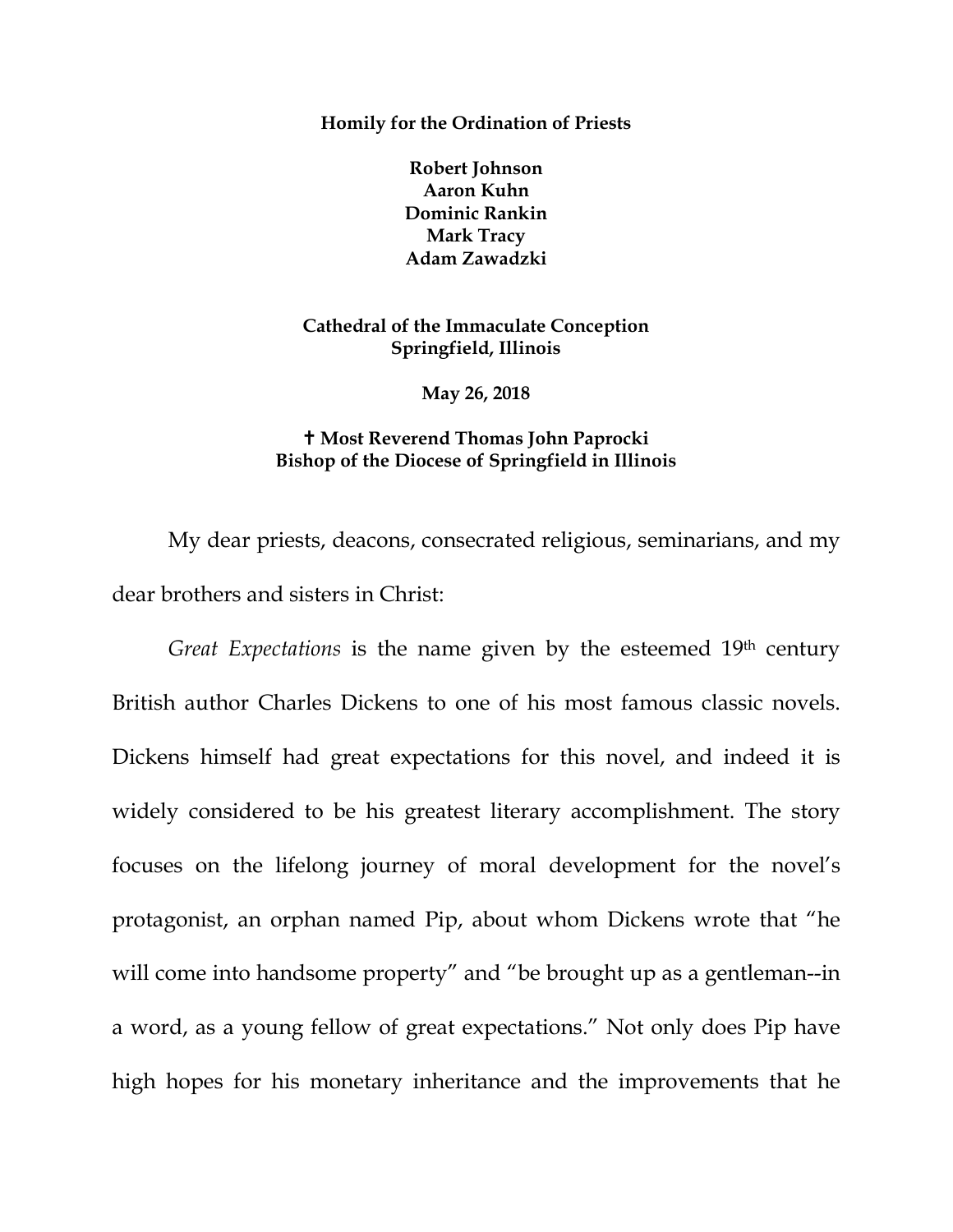expects it will bring him in life, but it is the grand hopes and great expectations of so many of the characters of this novel that links them together.

Great expectations and grand hopes are also what we have for our five deacons to be ordained to the sacred order of the priesthood this morning. These great expectations and grand hopes link them together as well. Before examining these great expectations and grand hopes, let us take a look at who these five *ordinandi* are.

Robert Paul Johnson is the son of Doug and Patty Johnson. He is the third of four children and his home parish is Resurrection Parish in Illiopolis, Illinois. He attended Sangamon Valley High School in Niantic, Illinois, and the University of Illinois at Urbana-Champaign, where he majored in biology with a minor in secondary education. He studied for the priesthood at Mundelein Seminary in Mundelein, Illinois. His hobbies are spending time and traveling with friends and family, hunting, fishing, camping, the outdoors, especially the National Parks, reading, and watching movies. He describes three seeds of his vocation to the priesthood as: 1) his family 2) his Mom telling him about the life and story of Pope John Paul II when they were waiting for Mass with him when the Holy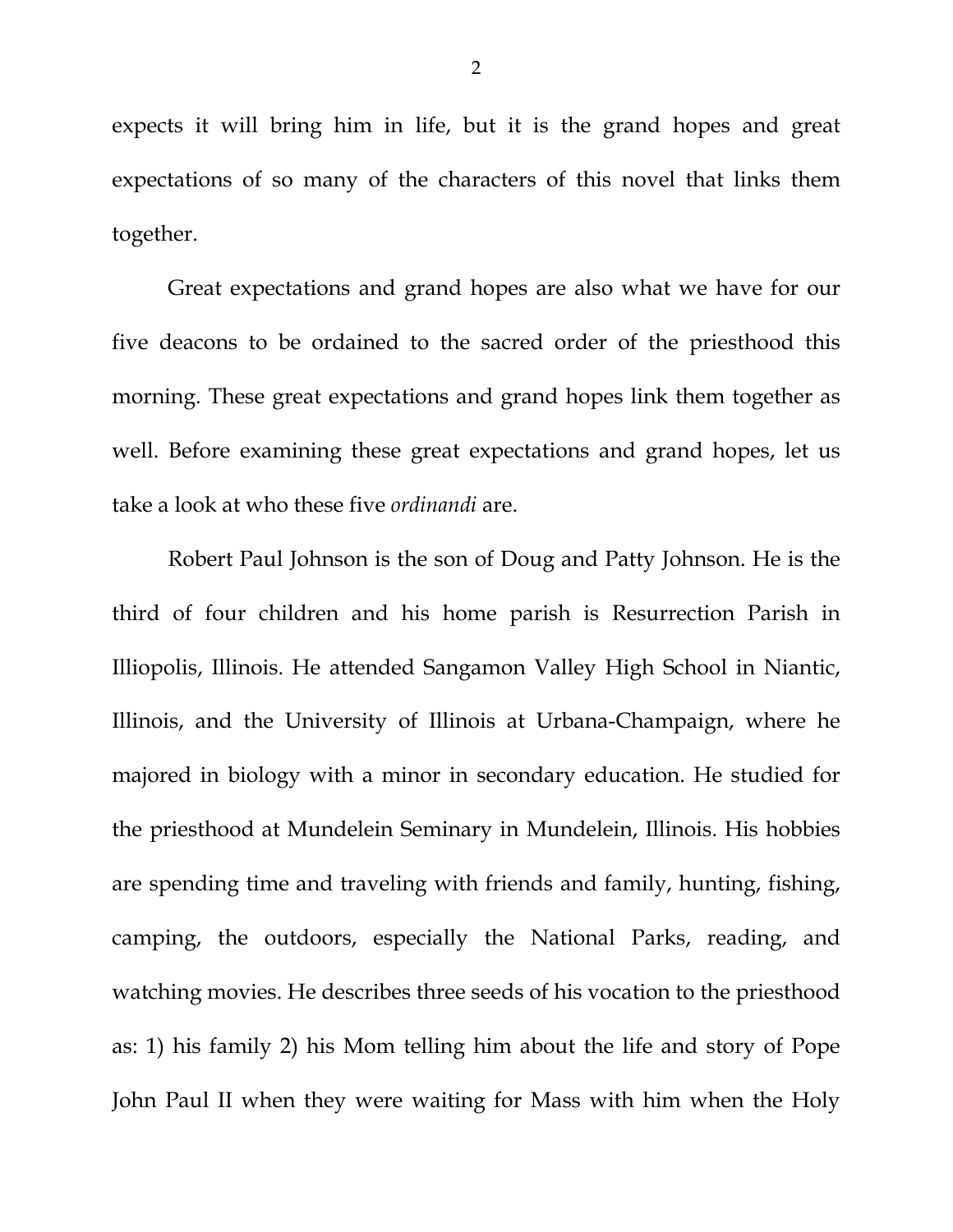Father was in St. Louis, and 3) his fraternity Bible Study when he was at U of I. Father Johnson will serve as Parochial Vicar at St. Boniface Parish in Edwardsville and as Chaplain of Southern Illinois University at Edwardsville. As a newly ordained priest, he is most looking forward to celebrating Mass, hearing confessions, and just trying to live out the Little Way as a faithful priest who desires to be a Saint and help others become Saints.

Aaron Thomas Kuhn is the son of Barbara and the late Thomas Kuhn. He is the youngest of eight children and his home parish is St. Edward the Confessor Parish in Mendon, Illinois. His oldest brother is a priest for the Diocese of Sioux Falls, South Dakota, and will vest him during today's Ordination Mass. He attended Quincy Notre Dame High School and Quincy University, where he earned a Bachelor of Science degree in Management and a Master's degree in Business Administration. He studied for the priesthood at Mundelein Seminary in Mundelein, Illinois. His hobbies are writing (especially technical writing and creative writing), spending time with his family, especially at the county fair where they continue to show livestock; he also enjoys spending quiet, relaxing time with friends, exploring architecture, especially older architecture, and he is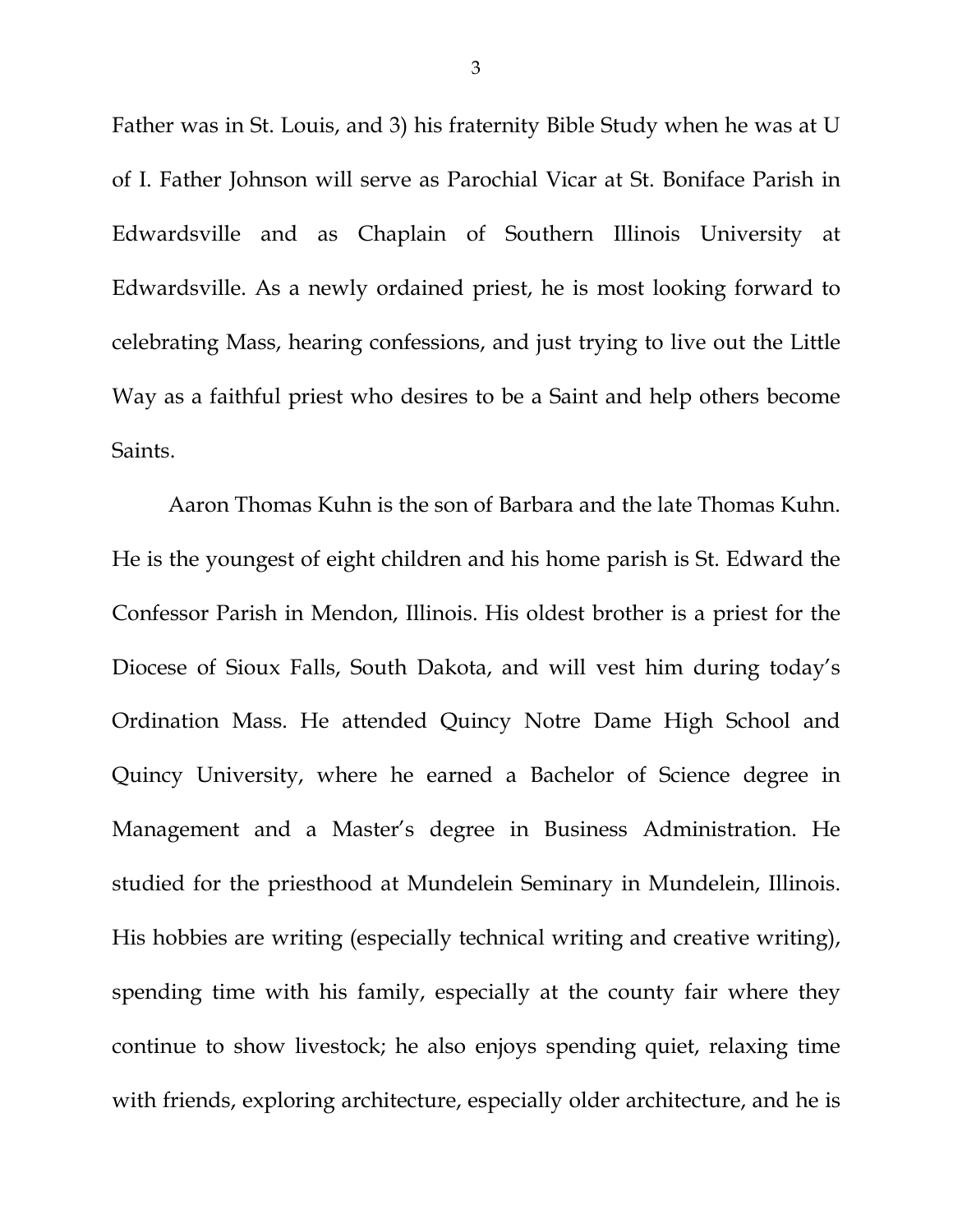interested in antiques. Father Kuhn will serve as Parochial Vicar at St. Peter Parish in Quincy. He says that as a newly ordained priest he is most looking forward to the celebration of the Sacraments and getting to know the people and building relationships with them so that we may all be drawn closer to Christ.

Dominic Joseph Rankin is the son of Mark and Stephanie Rankin. He says that he is the oldest of three children, since he was born three minutes before his twin sister, who is a Dominican Nun. Their home parish is St. Rose of Lima in Quincy, Illinois. He was homeschooled for grade school and high school and attended John Wood Community College. He studied for the priesthood at Bishop Simon Bruté College Seminary in Indianapolis and at the Pontifical North American College in Rome. His hobbies are baking, reading, sports and running. He has run two marathons, so he has only twenty-one more to catch up with his Bishop! However, his Bishop is not done running marathons yet, so it may take a few more than that before he catches up or surpasses him! After ordination, Father Rankin will return to Rome for another year to do to Graduate Studies for the Licentiate in Sacred Theology of Marriage and Family at the John Paul II Pontifical Theological Institute for Marriage and Family Sciences, with residence at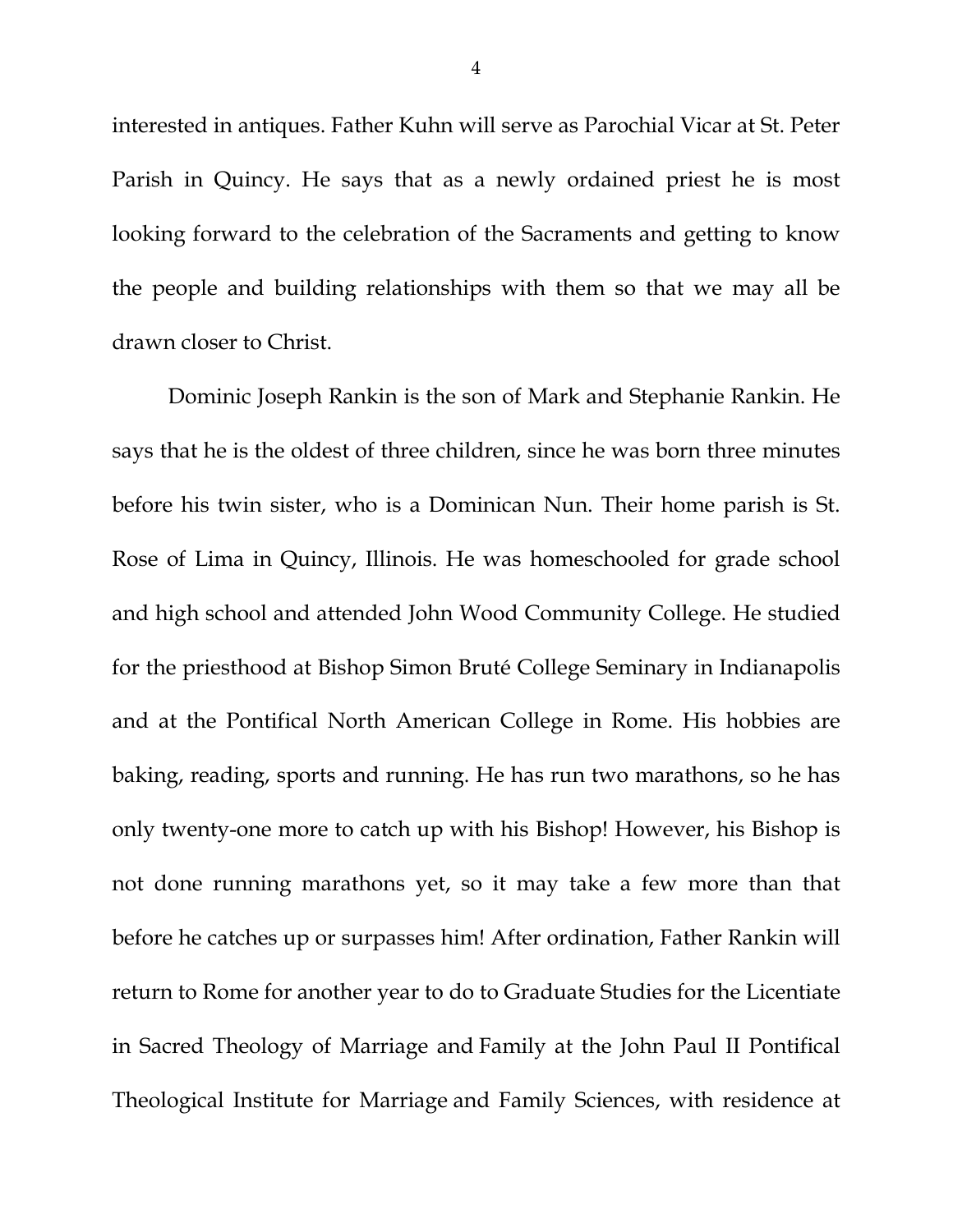the Pontifical North American College in Vatican City. As a newly ordained priest, he is most looking forward to hearing Confessions, doing marriage preparation and celebrating Mass for his family. He also looks forward to being with people as a new priest, saying that he has always been inspired by newly ordained men, and he hopes to pass that gift on!

Mark Adam Tracy is the son of Jim and Jil Tracy. He is the third of four children and his home parish is Holy Family Parish in Mount Sterling. He attended Brown County High School in Mount Sterling and the University of Illinois at Urbana-Champaign, where he majored in recreation, sport, and tourism management – subjects that will certainly be handy as a parish priest! He studied for the priesthood at Saint Meinrad Seminary in southern Indiana. His hobbies are hanging out with friends, traveling, exercising, playing sports and watching Cardinals' baseball. Well, nobody's perfect! He certainly does like to exercise, having walked across the United States twice! After ordination, Father Tracy will serve as Parochial Vicar at St. Anthony Parish, Effingham, and Annunciation Parish, Shumway. As a newly ordained priest, he is most looking forward to building up the Church (the Body of Christ) through celebrating the

5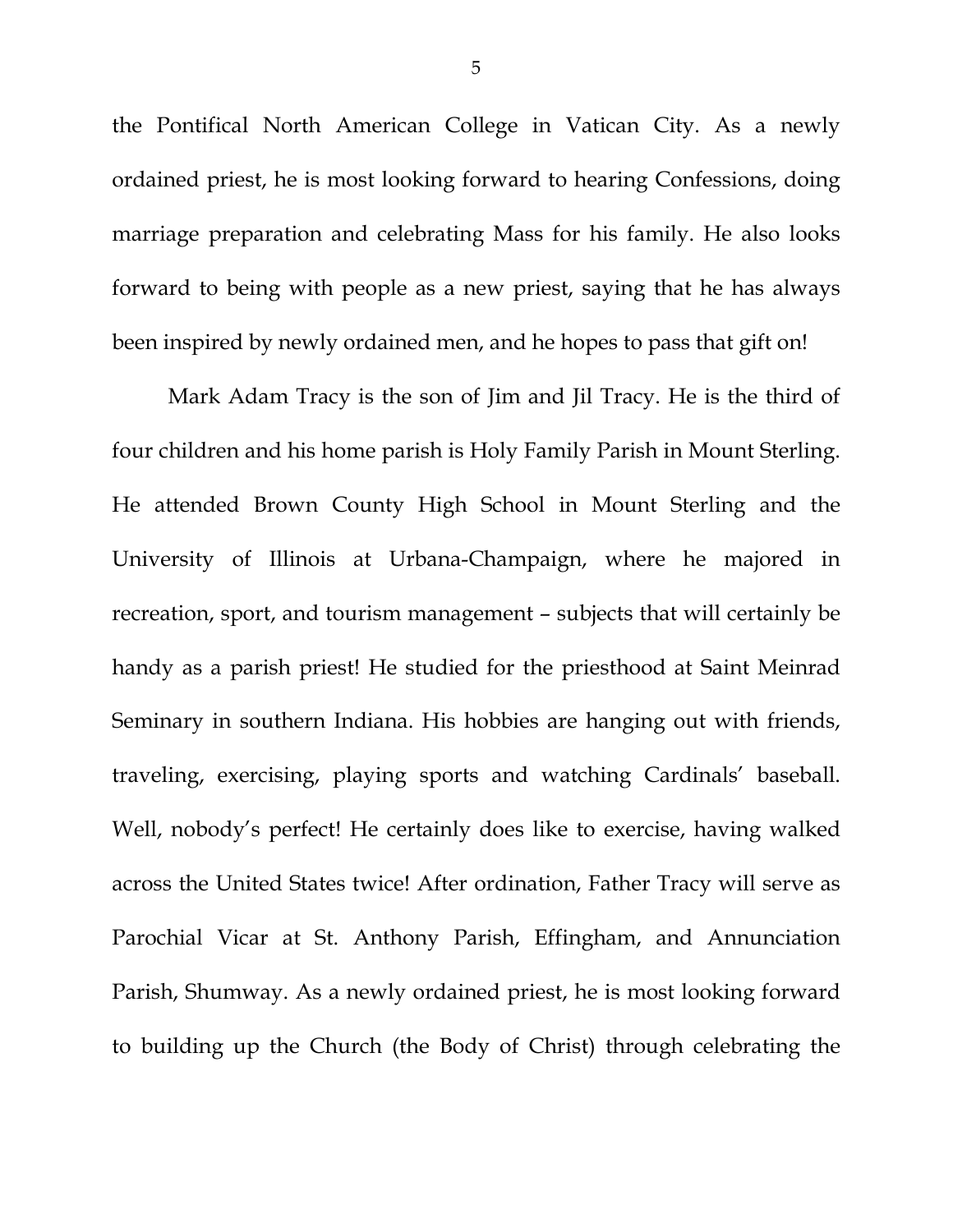sacraments with the People of God and journeying with them through the ups and downs of life.

Adam Zawadzki is the son of Jan and Paul Zawadzki. He is youngest of four children. His home parish is Our Lady of Mount Carmel Parish in Carmel, Indiana. He attended Cathedral High School in Indianapolis and Vincennes University, where he studied AA American Sign Language. His Bachelor of Arts degree is from Our Lady of the Lake University in San Antonio, Texas, concentrating in Religious Studies, Philosophy, and Theatre. He studied for the priesthood at Aquinas Institute of Theology in St. Louis. His hobbies are bicycling, learning about buildings, and learning Do It Yourself projects. After ordination, Father Zawadzki will do full-time ministry with the Dominican Missionaries for the Deaf. As a newly ordained priest, he is most looking forward to offering the Sacraments directly to the Deaf Community.

As their biographical information makes clear, these are talented men with diverse interests and abilities, which is in part why we have such great expectations for them. We also have great expectations by virtue of the very nature of the sacred priesthood to which they are about to be ordained.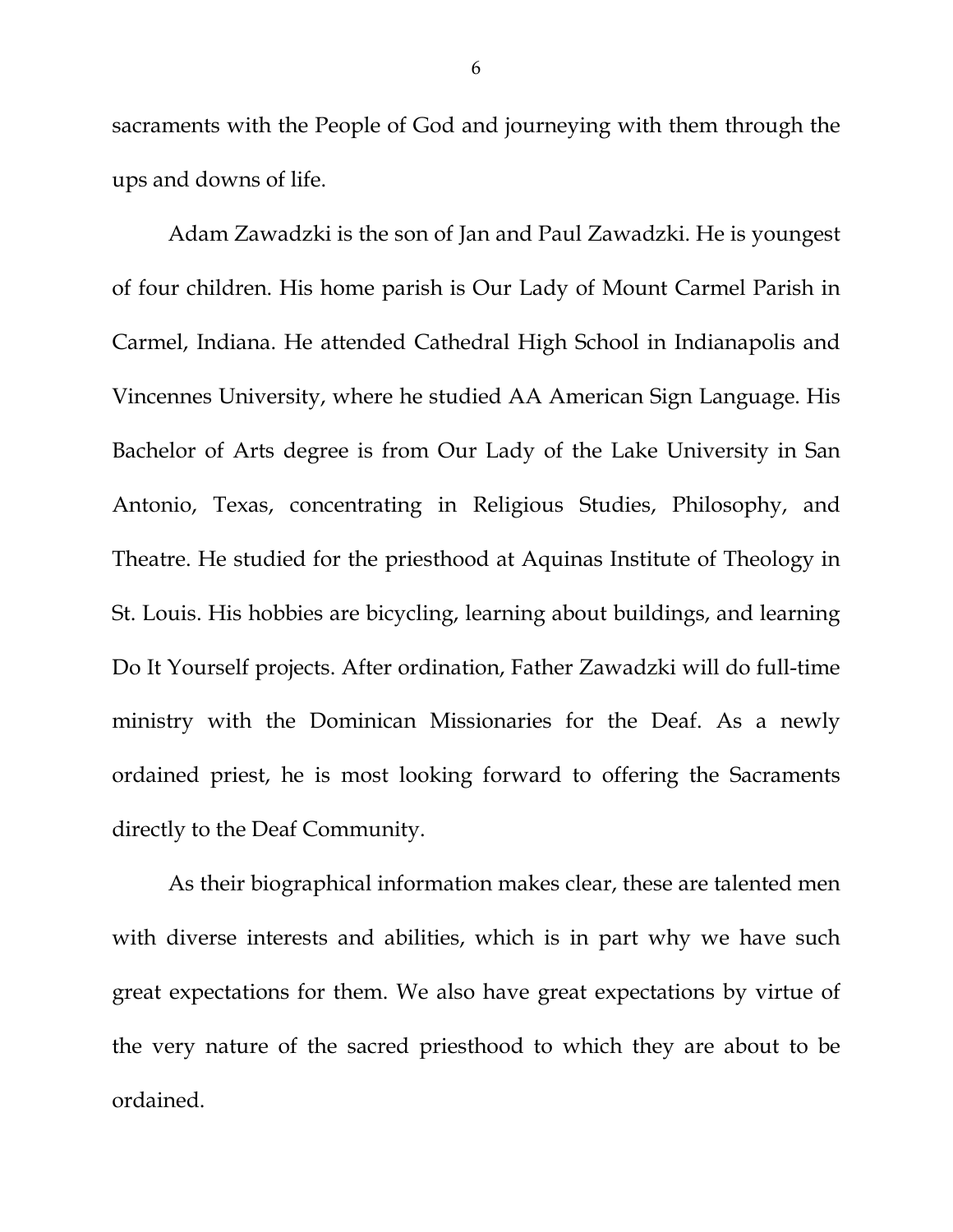My dear candidates for ordination: we expect great things from you, not in the sense that we expect you to be rich, famous or powerful, but simply because the little things you will do in your everyday ministry will lead you and the people you serve to salvation and union with Christ our Lord and Savior. We expect you to celebrate Mass every day, inspire us with your homilies, pray the Liturgy of the Hours daily, administer the Sacraments, bury the dead, dedicate yourself to chaste celibacy for the sake of the Kingdom of Heaven, be obedient in faithfully carrying out the mission entrusted to you by your diocesan bishop, visit the sick and the homebound, teach our young people about the faith, and serve as models of missionary discipleship through your ministry as servant leaders of the People of God, just to name the most obvious expectations! In short, we expect you to be good and holy priests because all of these little ways will lead you and the people you serve to the greatest expectation of all: to be saints.

Some might scoff at the notion of striving to be saints as an unrealistic expectation. While the odds are certainly not in favor of being officially canonized as a Saint by the Pope, we are all certainly called to be saints in the most basic meaning of that term, namely, to live forever in the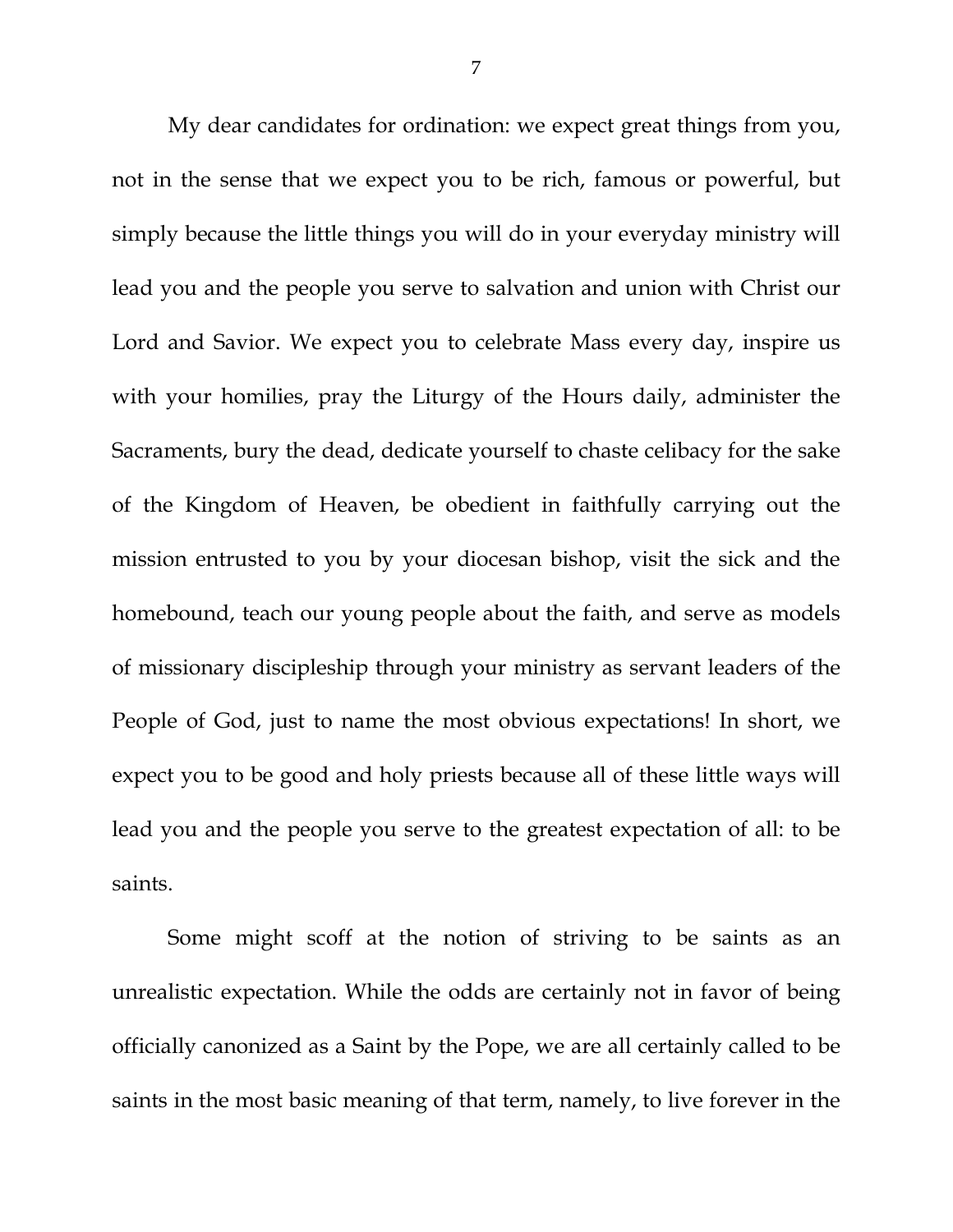presence of God in the Kingdom of Heaven. The alternative to being a saint forever in heaven is unthinkable. No one should want to go there!

Expectations are bolstered by resolutions. A student who wants to excel in academics, for example, must resolve to study hard. A person who wants to lose weight must resolve to exercise and eat in moderation. A runner who wants to finish a marathon must resolve to put in many miles of training. Expecting to be a saint and to lead others to sainthood requires resolutions as well. So immediately after my homily, I will ask you to make some resolutions. I will ask you to resolve, with the help of the Holy Spirit, to discharge your duties as a priest faithfully, as worthy fellow workers with me and the entire College of Bishops as shepherds of the Lord's flock. I will ask you to resolve to exercise the ministry of the word worthily and wisely, preaching the Gospel and teaching the Catholic faith. I will ask you to resolve to celebrate the sacraments faithfully and reverently, in accord with the Church's tradition, especially the Holy Sacrifice of the Mass and the Sacrament of Reconciliation, for the glory of God and the sanctification of the Christian people. I will ask you to resolve to implore God's mercy upon the people entrusted to your care by observing the command to pray without ceasing. Finally, I will ask you to resolve, with the help of God, to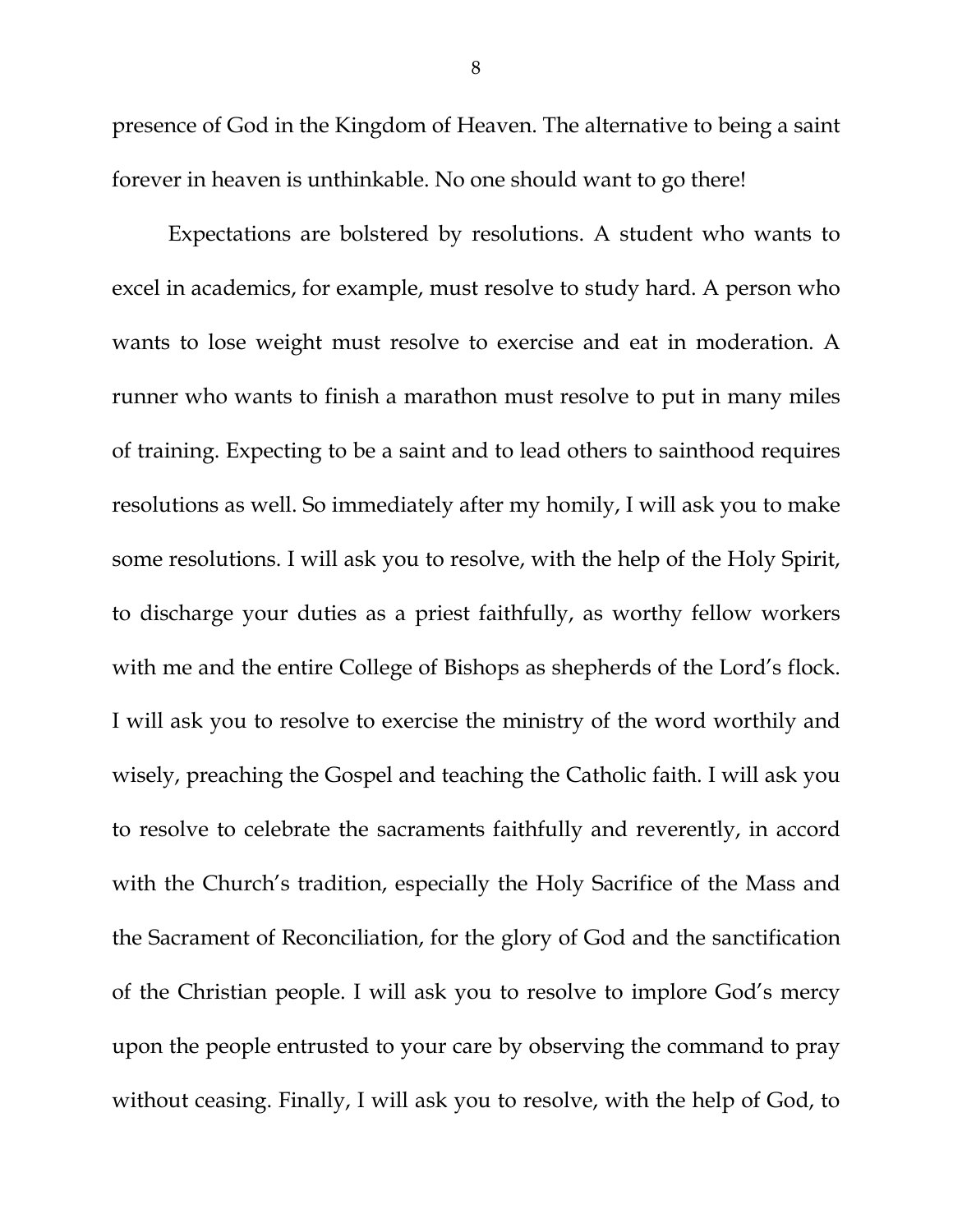be united more closely every day to Christ the High Priest, who offered Himself for us to the Father as a pure Sacrifice, and with Him to consecrate yourselves to God for the salvation of all.

I will also ask you to promise obedience to me and my successors as your diocesan bishop as a means of answering the call of your priestly vocation to fulfill the great expectations that the Church has for you in carrying out her mission wherever your ministry will be most needed in leading people to holiness.

At my priesthood ordination forty years ago in the sanctuary of the Main Chapel at Mundelein Seminary on May 10, 1978, my 28 classmates and I sang two songs as Communion Meditations and Songs of Praise. One was "Come, my Way, my Truth, my Life" by Ralph Vaughn Williams; the other was "Lord of All Hopefulness," a traditional Irish melody with lyrics by Jan Struther, and which I offer now as a prayer expressing our great expectations and grand hopes for you: